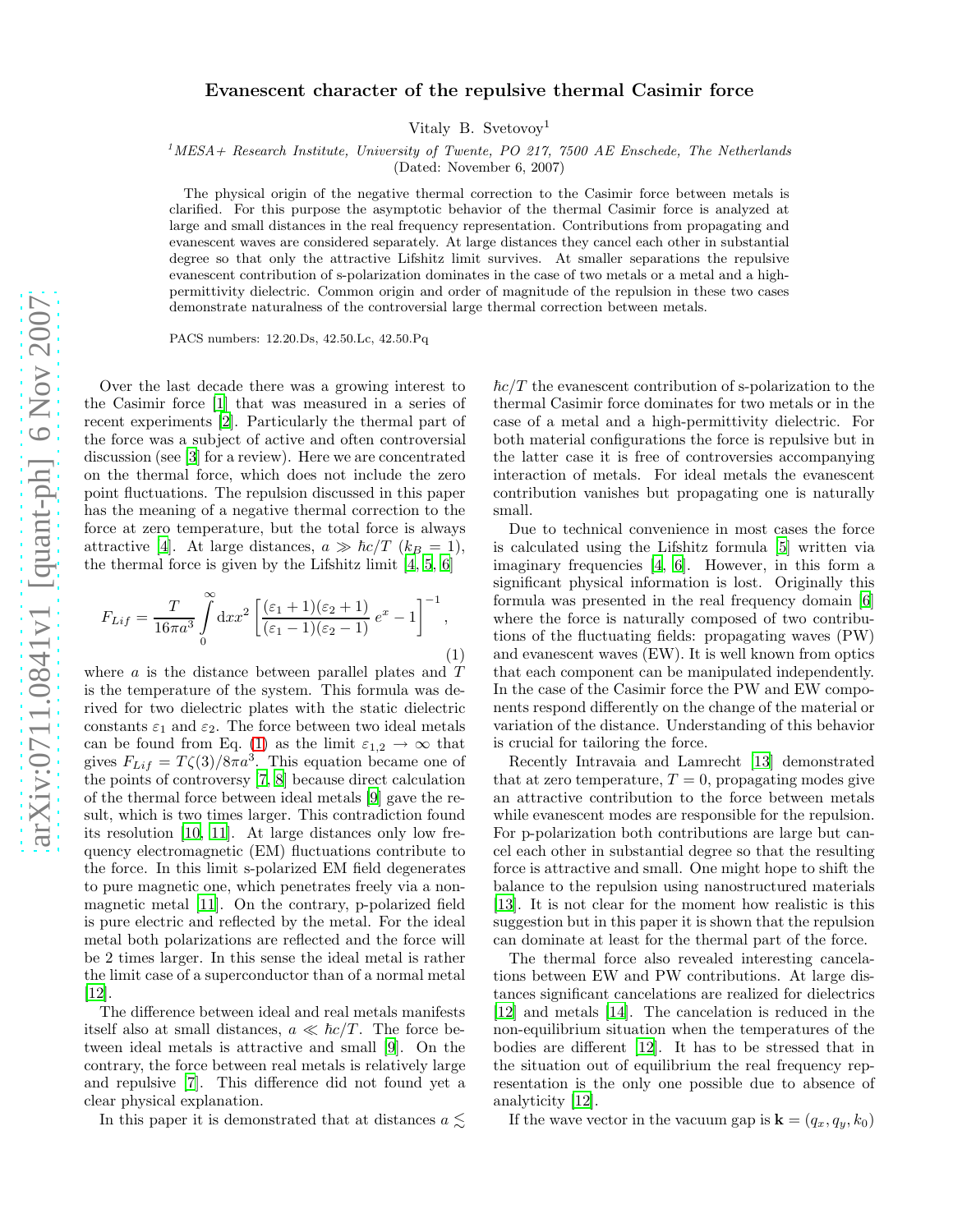with  $q = \sqrt{q_x^2 + q_y^2}$  and  $k_0 = \sqrt{\omega^2/c^2 - q^2}$ , then in the real frequency domain the thermal force is [\[6,](#page-3-5) [12\]](#page-3-11)  $F =$  $F_{PW} + F_{EW}$ , where

$$
F_{PW}(a,T) = -\frac{\hbar}{8\pi^2 a^3} \text{Re} \int_0^\infty \frac{d\omega}{e^{\hbar\omega/T} - 1} \times \int_0^{\omega/\omega_c} dy y^2 \sum_{\mu = s, p} \frac{R^\mu(\omega, y) e^{iy}}{1 - R^\mu(\omega, y) e^{iy}},
$$
(2)

$$
F_{EW}(a,T) = \frac{\hbar}{8\pi^2 a^3} \text{Im} \int_0^\infty \frac{d\omega}{e^{\hbar\omega/T} - 1} \times \int_0^\infty dy y^2 \sum_{\mu=s,p} \frac{R^\mu(\omega, iy)e^{-y}}{1 - R^\mu(\omega, y)e^{-y}}.
$$
 (3)

Here  $R^{\mu} = r_1^{\mu} r_2^{\mu}$ , where  $r_m^{\mu}$  ( $m = 1, 2$ ) is the Fresnel reflection coefficient for body 1 or 2 and transverse electric  $(\mu = s)$  or magnetic  $(\mu = p)$  polarization. The integration variable  $y$  is expressed via the physical values as  $y = 2ak_0$  for PW and  $y = 2a|k_0|$  for EW. The distance dependence is included in the characteristic frequency  $\omega_c = c/2a$ . In terms of  $\omega$  and y the reflection coefficients are

<span id="page-1-5"></span>
$$
r_m^s = \frac{y - s_m}{y + s_m}, \quad r_m^p = \frac{\varepsilon_m y - s_m}{\varepsilon_m y + s_m},\tag{4}
$$

where  $s_m = \sqrt{\omega^2(\epsilon_m - 1)/\omega_c^2 + y^2}$  and  $\epsilon_m = \epsilon_m(\omega)$  is the dielectric function of the body m.

Consider first the case of two similar metals, which can be described by the Drude dielectric function  $\varepsilon(\omega)$  =  $1 - \omega_p^2/\omega(\omega + i\omega_\tau)$ , where  $\omega_p$  and  $\omega_\tau$  are the plasma and relaxation frequencies, respectively. For the qualitative analysis it will be assumed that  $\omega_p \to \infty$ ,  $\omega_{\tau} \to 0$ (but both finite). Actual values of the parameters will be taken into account in numerical calculations.

At large distances,  $a \gg \hbar c/T \equiv \lambda_T$  (thermal wavelength), PW contribution can be found [\[12\]](#page-3-11) using first the multiple-reflection expansion  $Re^{iy}/(1 - Re^{iy})$  $\sum$  $\lim_{n=1}^{\infty} R^n e^{iny}$  to avoid poles and after that one can safely put  $\overline{R} = 1$  for both polarizations. The result will be

$$
F_{PW}(a,T) = \frac{T}{8\pi a^3} \zeta(3)(1+1),\tag{5}
$$

where we separated two equal contributions from s- and p-polarizations. Of course, this result coincides with the force between ideal metals and one could expect that the EW contribution must be zero. But this is not true.

For s-polarized EW the reflection coefficient is

<span id="page-1-0"></span>
$$
r^{s}(\omega, iy) = \frac{y - \sqrt{\frac{\omega_p^2}{\omega_c^2} \frac{\omega}{\omega + i\omega_{\tau}} + y^2}}{y + \sqrt{\frac{\omega_p^2}{\omega_c^2} \frac{\omega}{\omega + i\omega_{\tau}} + y^2}}.
$$
(6)

If we neglect y in Eq. [\(6\)](#page-1-0) in comparison with  $\omega_p/\omega_c$ , then  $r<sup>s</sup>$  will be real and the EW contribution will vanish. Nonzero result for  $F_{EW}^s$  originates from very low frequencies

<span id="page-1-2"></span>
$$
\omega \lesssim \omega_{\tau} \left(\frac{\omega_c}{\omega_p}\right)^2. \tag{7}
$$

<span id="page-1-4"></span>At these frequencies one can expand  $e^{\hbar \omega/T} - 1 \approx \hbar \omega/T$ in Eq. [\(3\)](#page-1-1). The resulting integral does not depend on the frequency scale. It means that even arbitrarily small  $\omega_{\tau}$ plays role keeping EW contribution finite [\[14](#page-3-13)]:

$$
F_{EW}^s(a,T) = -\frac{T}{8\pi a^3} \zeta(3). \tag{8}
$$

<span id="page-1-1"></span>As the result the PW and EW contributions precisely cancel each other for s-polarization as it happens for dielectrics. It must be so because a nonmagnetic metal is transparent for s-polarization in the low frequency limit as was explained above.

For p-polarization very low frequencies [\(7\)](#page-1-2) are not important because  $r^p$  has significant imaginary part up to  $\omega \sim \omega_{\tau}$ . The reflection coefficient is not scale invariant and the result of integration in Eq. [\(3\)](#page-1-1) will depend on  $\omega_{\tau}$ . It is straightforward to show that  $\overline{F}_{EW}^{\overline{p}} \sim \omega_{\tau}$  for  $\hbar \omega_{\tau} \ll T$ or  $F_{EW}^p \sim \omega_\tau^{1/2}$  in the opposite limit. In our qualitative approximation we have to take  $F_{EW}^p = 0$ . Therefore, for p-polarization there is no cancelation between PW and EW contributions and we recover the result [\(1\)](#page-0-0).

It is interesting to see how the result will change at smaller distances. If the distance is small in comparison with the thermal wavelength but large in comparison with the penetration depth,  $c/\omega_p \ll a \ll \lambda_T$ , then the EW contribution will not change at all. This is because for s-polarization the low frequencies [\(7\)](#page-1-2) still dominate and the conclusion on the behavior of  $\tilde{F}_{EW}^{\nu}$  also remains true. In contrast, the PW contribution changes significantly. At small distances there is no room for standing waves between the plates and the only pressure which is important is the pressure from the back sides of the plates due to the black body radiation:

$$
F_{PW}(a,T) = \frac{\pi^2}{90} \frac{T^4}{\hbar^3 c^3} (1+1).
$$
 (9)

This force is very small and we come to the conclusion that at these distances the dominant component of the total force is s-polarized EW:

<span id="page-1-3"></span>
$$
F(a,T) \simeq -\frac{T}{8\pi a^3} \zeta(3). \tag{10}
$$

This force is repulsive and pure evanescent. To the best of our knowledge evanescent character of the thermal force at small distances is stressed here for the first time although one specific example was demonstrated numerically [\[15](#page-3-14)] and rejected as unacceptable.

Of course, Eq. [\(10\)](#page-1-3) gives only the leading term and corrections due to finite  $\omega_p$  and  $\omega_\tau$  are important for realistic materials but qualitatively the result is not changed. It is demonstrated in Fig. [1,](#page-2-0) which shows different components of the force in the panel (a) found by numeri-cal integration of Eqs. [\(2\)](#page-1-4), [\(3\)](#page-1-1) at  $T = 300° K$  with the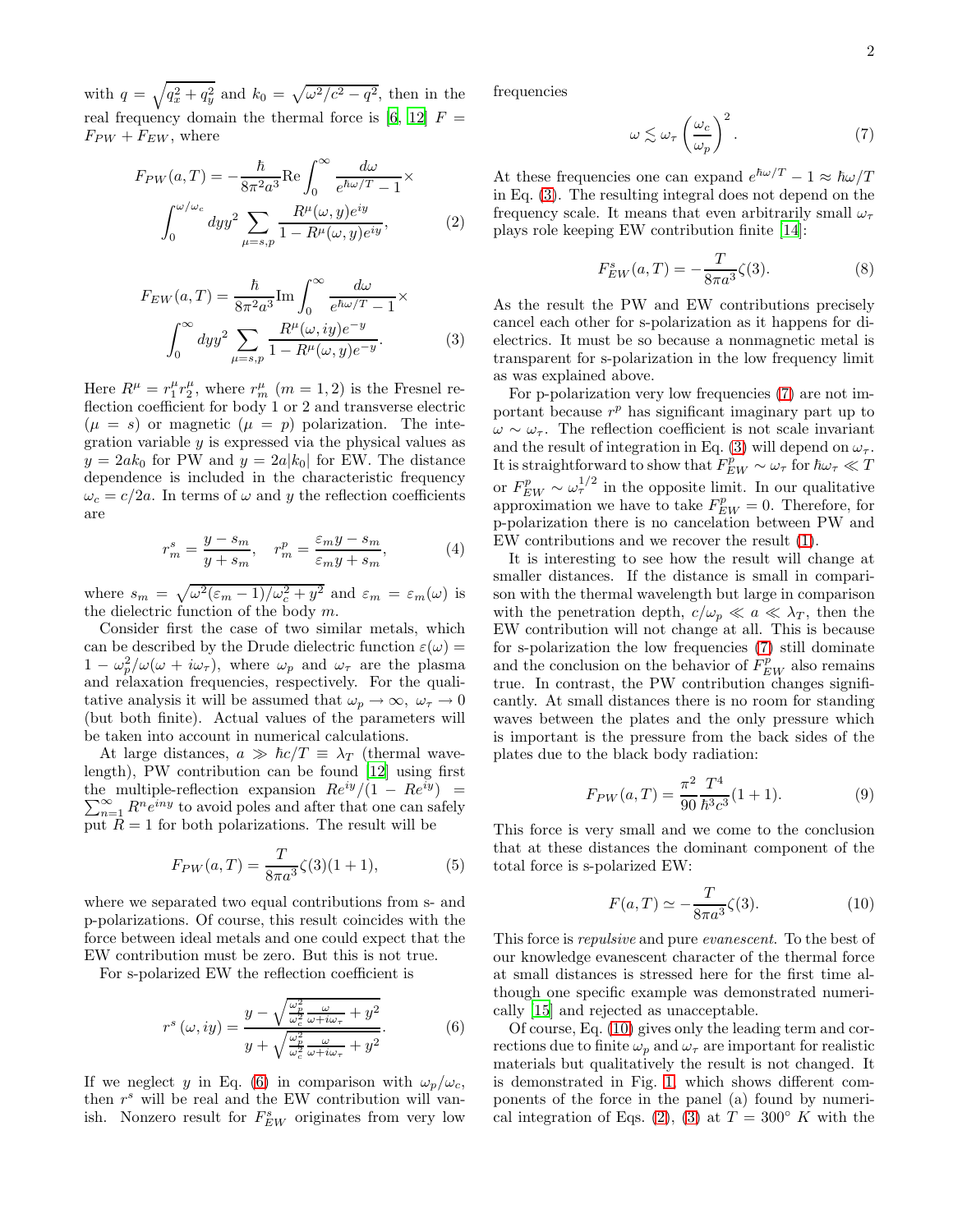

<span id="page-2-0"></span>FIG. 1: (a) Distance dependence for different components of the thermal force between metals normalized to  $T\zeta(3)/8\pi a^3$ . Solid circles correspond to  $F_{PW}^s$ , open circles to  $\overrightarrow{F}_{PW}^p$ , thick line to  $F_{EW}^s$ , and thin line to  $F_{EW}^p$ . (b) Distance behavior of the total force (solid line), total PW (dotted) and EW (dashed) contributions.

Drude parameters of Au:  $\omega_p = 9.0 \text{ eV}, \ \omega_\tau = 0.035 \text{ eV}.$ The total force and total contributions from PW and EW are shown in panel (b). All components of the force are normalized to the natural value  $T\zeta(3)/8\pi a^3$ . To get the result in respect with the force at  $T = 0$ ,  $\pi^2 \hbar c / 240a^4$ , one has to multiply all the curves to the factor  $1.163a/\lambda_T$ .

The repulsive thermal force between metals was dis-covered by Boström and Sernelius [\[7\]](#page-3-6). This conclusion was disputed [\[16](#page-3-15)] on the basis that the Lifshitz formula could not be applicable to metals and the Fresnel reflection coefficients [\(4\)](#page-1-5) have to be modified at low frequencies. Interaction between a dielectric and a metal is free of controversies because  $r_1^s r_2^s$  is safely going to zero in the low frequency limit even if the metal is ideal. But in this case a weak repulsive force also was demonstrated [\[17\]](#page-3-16). Below it is shown that the repulsion in the system metaldielectric also originates from the evanescent s-polarized waves. Moreover, for high-permittivity dielectrics the repulsion can be of the same order of magnitude as for metals.

Dielectrics with high permittivity are discussed as the materials for capacitors and resonators [\[18\]](#page-4-0) in GHz region. The dielectric function for some of them shows no absorption up to a few THz. For qualitative analysis it will be assumed that in the range of important frequencies,  $\omega \lesssim T/\hbar$ , the dielectric can be described by a constant high permittivity  $\varepsilon_2 \gg 1$ . Frequency dependent dielectric functions of both metal and dielectric will be used for numerical calculations.

Very low frequencies [\(7\)](#page-1-2) do not play significant role in the case of metal and dielectric and for the qualitative analysis we can take the reflection coefficients of the metal as  $r_1^s = -1$  and  $r_1^p = +1$ . Then the asymptotic behavior of the force at large and small distances can be found analytically.

At large distances the force is not sensitive to the materials at all. This is because grazing waves are important in this limit [\[12](#page-3-11)]. For these waves any material is close to a perfect reflector. For s-polarization  $R^s \to +1$  as for two metals and we reproduce the result for that configuration:

<span id="page-2-4"></span>
$$
F_{PW}^s = \frac{T}{8\pi a^3} \zeta(3), \quad F_{EW}^s = -\frac{T}{8\pi a^3} \zeta(3). \tag{11}
$$

But in contrast with the metals this result is true at much shorter distances  $a \gg \lambda_T \epsilon_2^{-1/2}$ , where  $r_2^s \approx -1$  is a good approximation. The total contribution of s-polarization is zero as expected. For p-polarization  $r_2^p \approx 1$  at the distance  $a \gg \lambda_T \epsilon_2^{1/2}$  that is much larger than  $\lambda_T$ . Then

<span id="page-2-1"></span>
$$
F_{PW}^p = -\frac{3}{4} \cdot \frac{T}{8\pi a^3} \zeta(3), \quad F_{EW}^p = \frac{7}{4} \cdot \frac{T}{8\pi a^3} \zeta(3). \tag{12}
$$

The factor  $-3/4$  in  $F_{PW}^p$  originates from the fact that  $R^p \rightarrow -1$  in contrast with the case of s-polarization. This is a specific property of the metal-dielectric configuration. For both metal-metal and dielectric-dielectric configurations  $R^p \to +1$ . The total contribution from ppolarization survives and coincides with the Lifshitz limit [\(1\)](#page-0-0) for  $\varepsilon_1 \to \infty$  and  $\varepsilon_2 \gg 1$ . It is interesting to note that the repulsive character of EW is not a universal property as Eq. [\(12\)](#page-2-1) demonstrates.

The small distance limit is realized for s-polarization at  $a \ll \lambda_T \varepsilon_2^{-1/2}$ . In this limit it was found

<span id="page-2-2"></span>
$$
F_{PW}^s = -\frac{\pi^2 T^4}{90\hbar^3 c^3} \frac{3\sqrt{\varepsilon_2}}{2}, \quad F_{EW}^s = -\frac{\pi^2 T^4}{90\hbar^3 c^3} \varepsilon_2^{3/2}.
$$
 (13)

Both contributions are repulsive and large in comparison with the black body pressure, but EW contribution dominates at  $\varepsilon_2 \gg 1$ . For p-polarization one can separate the range of very small distances  $a \ll \lambda_T \varepsilon_2^{-3/2}$ , but it has no particular interest because at large  $\varepsilon_2$  it becomes shorter than the penetration depth for the metal,  $c/\omega_p$ . Instead, we present the result in the intermediate range  $\lambda_T \varepsilon_2^{-3/2} \ll a \ll \lambda_T \varepsilon_2^{-1/2}$ 

<span id="page-2-3"></span>
$$
F_{PW}^p = -\frac{\pi^2 T^4}{90\hbar^3 c^3} \frac{3\sqrt{\varepsilon_2}}{4}, \ F_{EW}^p = \frac{T^2 \ln(\varepsilon_2^{3/2} a/\lambda_T)}{24a^2 \hbar c \sqrt{\varepsilon_2}}. \tag{14}
$$

Comparing EW components in [\(13\)](#page-2-2) and [\(14\)](#page-2-3) in the distance range  $\lambda_T \varepsilon_2^{-3/2} \ll a \ll \lambda_T \varepsilon_2^{-1/2}$  one can see that  $F_{EW}^p \ll |F_{EW}^s|$ . We can conclude that at small distances the EW contribution from s-polarized field is the largest in the absolute value and repulsive. When the distance becomes larger  $|F_{EW}^s|$  increases approaching the limit [\(11\)](#page-2-4).  $F_{EW}^p$  is also increases but stays much smaller that  $|F_{EW}^s|$  because the former one reaches the asymptotic value [\(12\)](#page-2-1) only at very large distances  $a \gg$  $\lambda_T \varepsilon_2^{1/2}$ . When the distance becomes larger than  $\lambda_T \varepsilon_2^{-1/2}$ the PW component in [\(11\)](#page-2-4) becomes important and  $F_{EW}^s$ is not dominant any more. It means that the total force has to have a minimum where it is repulsive.

Figure [2](#page-3-17) shows the numerical results for different components of the thermal force. The calculations were done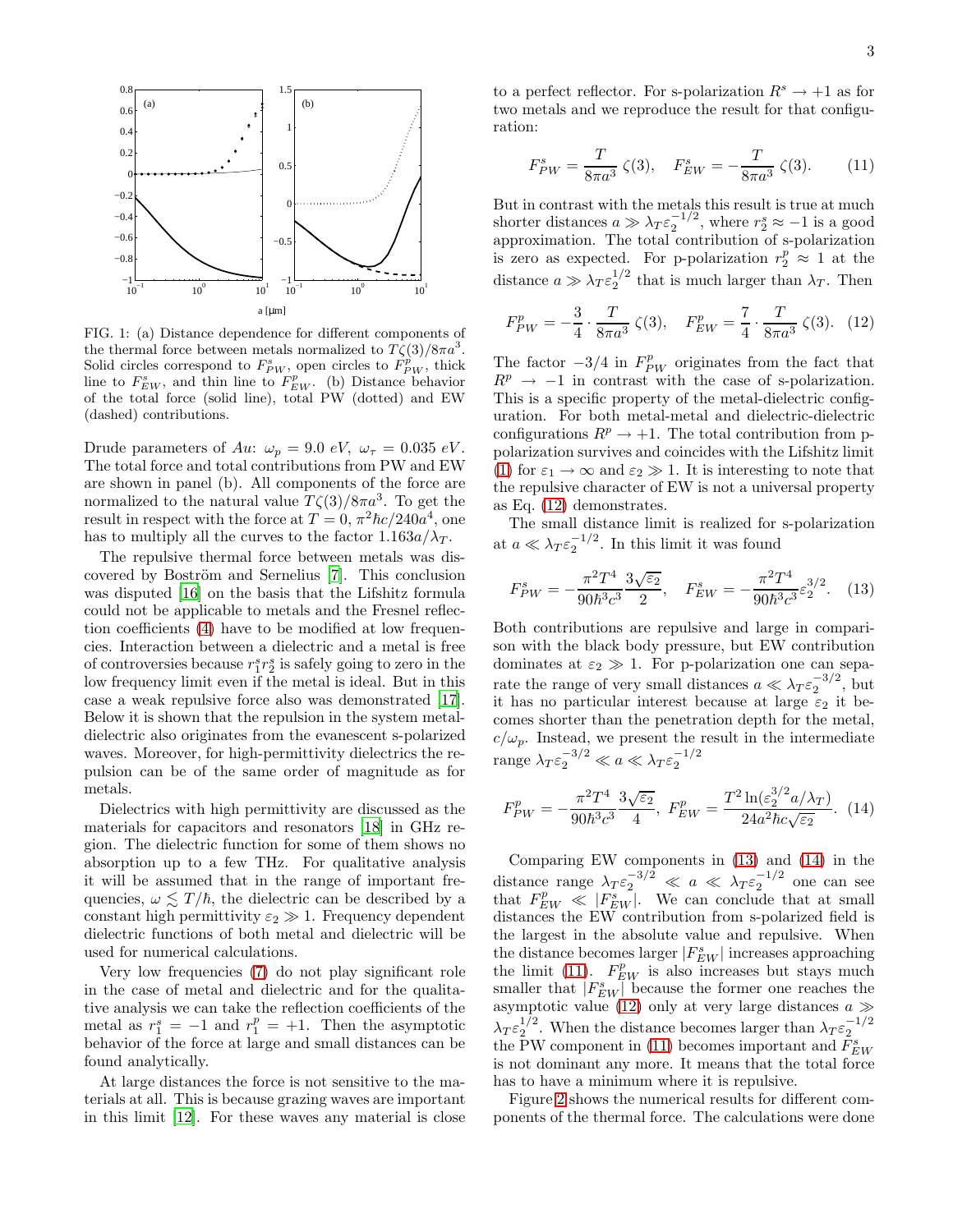

<span id="page-3-17"></span>FIG. 2: Different components of the thermal force between metal and dielectric. Notations are similar to that in Fig. [1\(](#page-2-0)a). Panel (a) shows large distance behavior. Panel (b) shows small distance behavior for absolute values of the forces. The dashed lines correspond to the asymptotics in Eqs. [\(13\)](#page-2-2), [\(14\)](#page-2-3).



<span id="page-3-18"></span>FIG. 3: (a) Total PW (dotted), total EW (dashed) and the total force (solid) for the ideal metal and ideal dielectric with  $\epsilon_2 = 100$ . (b) The total force between realistic materials: Au and  $SrTiO<sub>3</sub>$ ,  $\epsilon_2(0) = 320$ . Dashed, thin solid, and thick solid lines correspond to  $T = 300, 200, \text{and} 100\degree K$ , respectively.

- <span id="page-3-0"></span>[1] H.B.G. Casimir, Proc. K. Ned. Akad. Wet. 51, 793 (1948).
- <span id="page-3-1"></span>[2] S.K. Lamoreaux, Phys. Rev. Lett. 78, 5 (1997); B.W. Harris, F. Chen, and U. Mohideen, Phys. Rev. A 62,052109 (2000); T. Ederth, Phys. Rev. A 62, 062104 (2000); H.B. Chan, V.A. Aksyuk, R.N. Kleiman, D.J. Bishop, and F. Capasso, Science 291, 1941 (2001); G. Bressi, G. Carugno, R. Onofrio, and G. Ruoso, Phys. Rev. Lett. 88, 041804 (2002); R.S. Decca, D. López, E. Fischbach, and D.E. Krause, Phys. Rev. Lett. 91, 050402 (2003).
- <span id="page-3-2"></span>[3] K.A. Milton, J. Phys. A: Math. Gen. 37, R209 (2004).
- <span id="page-3-3"></span>[4] I.E. Dzyaloshinskii, E.M. Lifshitz and L.P. Pitaevskii, Advances in Physics 38, 165 (1961).
- <span id="page-3-4"></span>[5] E.M. Lifshitz, Dokl. Akad. Nauk SSSR 100, 879 (1955).
- <span id="page-3-5"></span>[6] L. D. Landau and E. M. Lifshitz, Electrodynamics of Continuous Media (Pergamon Press, Oxford, 1963).
- <span id="page-3-6"></span>[7] M. Boström and B.E. Sernelius, Phys. Rev. Lett. 84, 4757 (2000).
- <span id="page-3-7"></span>[8] M. Bordag, B. Geyer, G.L. Klimchitskaya, and V.M. Mostepanenko, Phys. Rev. Lett. 85, 503 (2000);

for the ideal metal and dielectric with the frequency independent permittivity  $\varepsilon_2 = 100$  at  $T = 300^\circ$  K. Panel (a) shows behavior at large distances. An important result of the numerical analysis is that the large distance limit is realized at a approximately 100 times larger than  $\lambda_T \varepsilon_2^{-1/2}$  for s-polarization or  $\lambda_T \varepsilon_2^{1/2}$  for p-polarization. As one can see for p-polarization the PW and EW components did not fully reach the asymptotic values -3/4 and 7/4 even at  $a = 1000 \ \mu m$ . Nonmonotonic behavior of  $F_{PW}^{p'}$  also should be mentioned. At smaller distances the absolute values of the PW and EW components are shown in panel (b). Dashed lines represent the asymptotics [\(13\)](#page-2-2) and [\(14\)](#page-2-3).

Figure [3\(](#page-3-18)a) shows the total PW and EW contributions together with the total force. It demonstrates the expected minimum of the total force. Panel (b) shows the total force between  $SrTiO<sub>3</sub>$  single crystal [\[18](#page-4-0)] and Au. Frequency dependence of the dielectric functions of both materials was taken into account. The results are presented for three different temperatures. Influence of the temperature is significant because the absorption resonances of  $SrTiO<sub>3</sub>$  are somewhat below the room temperature. Frequency dependence of  $\varepsilon_2$  increases both EW components, thus reducing the repulsive force. Of course, with the temperature decrease the minimum becomes deeper and its position is shifted to larger distances.

In conclusion, we analyzed the PW and EW contributions to the thermal Casimir force between two metals and a metal and a high-permittivity dielectric. For both material configurations the repulsive s-polarized EW contribution dominates at  $a \lesssim \lambda_T$ . The thermal repulsion between metals was disputed in the literature but the result of this paper demonstrates that similar effect is realized for uncontroversial case of metal and dielectric.

- V.B. Svetovoy and M.V. Lokhanin, Phys. Lett. A 280, 177 (2001).
- <span id="page-3-8"></span>[9] J. Mehra, Physica 37, 145 (1967); L.S. Brown and G.J. Maclay, Phys. Rev. 184, 1272 (1969).
- <span id="page-3-9"></span>[10] J.S. Høye, I. Brevik, J.B. Aarseth, and K.A. Milton, Phys. Rev. E 67, 056116 (2003); M. Boström and B.E. Sernelius, Physica A 339, 53 (2004).
- <span id="page-3-10"></span>[11] V.B. Svetovoy and R. Esquivel, Phys. Rev. E 72, 036113 (2005).
- <span id="page-3-11"></span>[12] M. Antezza, L.P. Pitaevskii, S. Stringari and V.B. Svetovoy Phys. Rev. Lett. 97, 223203 (2006); [arXiv:0706.1850](http://arxiv.org/abs/0706.1850) (submitted to Phys. Rev. A).
- <span id="page-3-12"></span>[13] F. Intravaia and A. Lambrecht, Phys. Rev. Lett. 94, 110404 (2005).
- <span id="page-3-13"></span>[14] V.B. Svetovoy and R. Esquivel, J. Phys. A: Math. Gen. 39, 6777 (2006).
- <span id="page-3-14"></span>[15] J.R. Torgerson and S.K. Lamoreaux, Phys. Rev. E 70 047102 (2004).
- <span id="page-3-15"></span>[16] B. Geyer, G.L. Klimchitskaya, and V.M. Mostepanenko, Phys. Rev. A 67, 062102 (2003).
- <span id="page-3-16"></span>[17] B. Geyer, G.L. Klimchitskaya, and V.M. Mostepanenko,